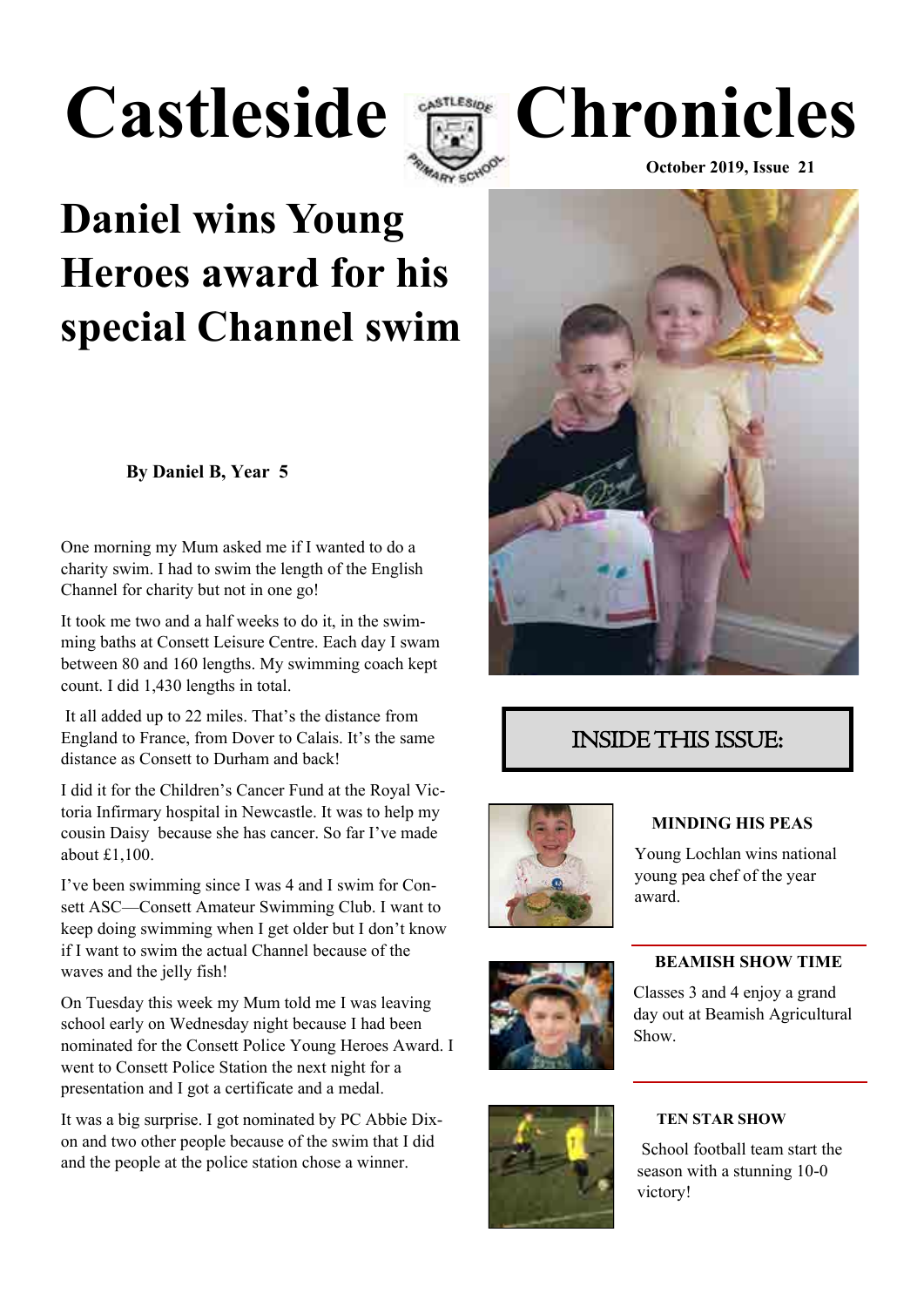### **Dashing deeds and welcome new faces**

It's been a whirlwind half-term for us all at Castleside Primary School. It started with the thrilling news that Year Two pupil Lachlan had captured the National Young Pea Chef of the Year Award and has drawn to a conclusion



with Daniel B from Year 5 winning the local Young Heroes Award for his amazing 'Channel Swim' for children's cancer.

We have good reason to be proud of our pupils and the same goes for our staff. Since the summer we have welcomed two key additions to our dynamic teaching staff. Mrs Lightley has arrived in Class 4, teaching the Year 5 pupils, with 20 years of experience in different primary school settings. She has settled straight into school life and made an immediate impact, as has Miss Moat in Class 3. The extensively experienced Miss Moat is contracted to cover in Class 3 until Mrs Draper returns from maternity leave. We are also delighted that experienced Teaching Assistant and former pupil Mr Robson is looking after the



**Mrs Lightley** Year 1 children for the final placement in his teacher training course. Miss Moat We're fortunate to carry this out because Mr Robson knows the children so well and is able to implement all of our systems so proficiently.

Enjoy the well-earned half-term break, everyone!

### **KEY DATES**

**Friday 25th October:** Break up for half-term.

**Monday 4th November:** School re-opens.

**Friday 8th November:** Forfeit day.

**Monday 11th November:** School closed to pupils for teacher training day.

**Tuesday 12th-Thursday 14th November**: Dukeshouse Wood Trip, Year 5s.

**Monday 19th November:** Governing body meeting.

**Friday 22nd November:** Forfeit day.

**Thursday 28th November:** Flu vaccinations.

**Friday 29th November:** Christmas Fair.

**Monday 2nd December, all week:** Test week.

**Monday 9th December:** Christmas post box up; Nativity dress rehearsal.

**Wednesday 11th December:** Nativity, 4pm.

**Thursday 12th December:** Nativity, 6pm.

**Friday 13th December:** Nativity, 10am., Non-uniform day.

**Monday 16th December:** Key Stage 2 party, 1pm-3.15pm.

**Tuesday 17th December:** Key Stage 1 party, 1pm-3.15pm.

**Wednesday 18th December:** Christmas Jumper Day; Christmas Cabaret 2pm.

**Friday 20th December:** Christingle Service, St John the Evangelist; Christmas lunch in classes; break up for Christmas.

**Tuesday 7th January:** School re-opens.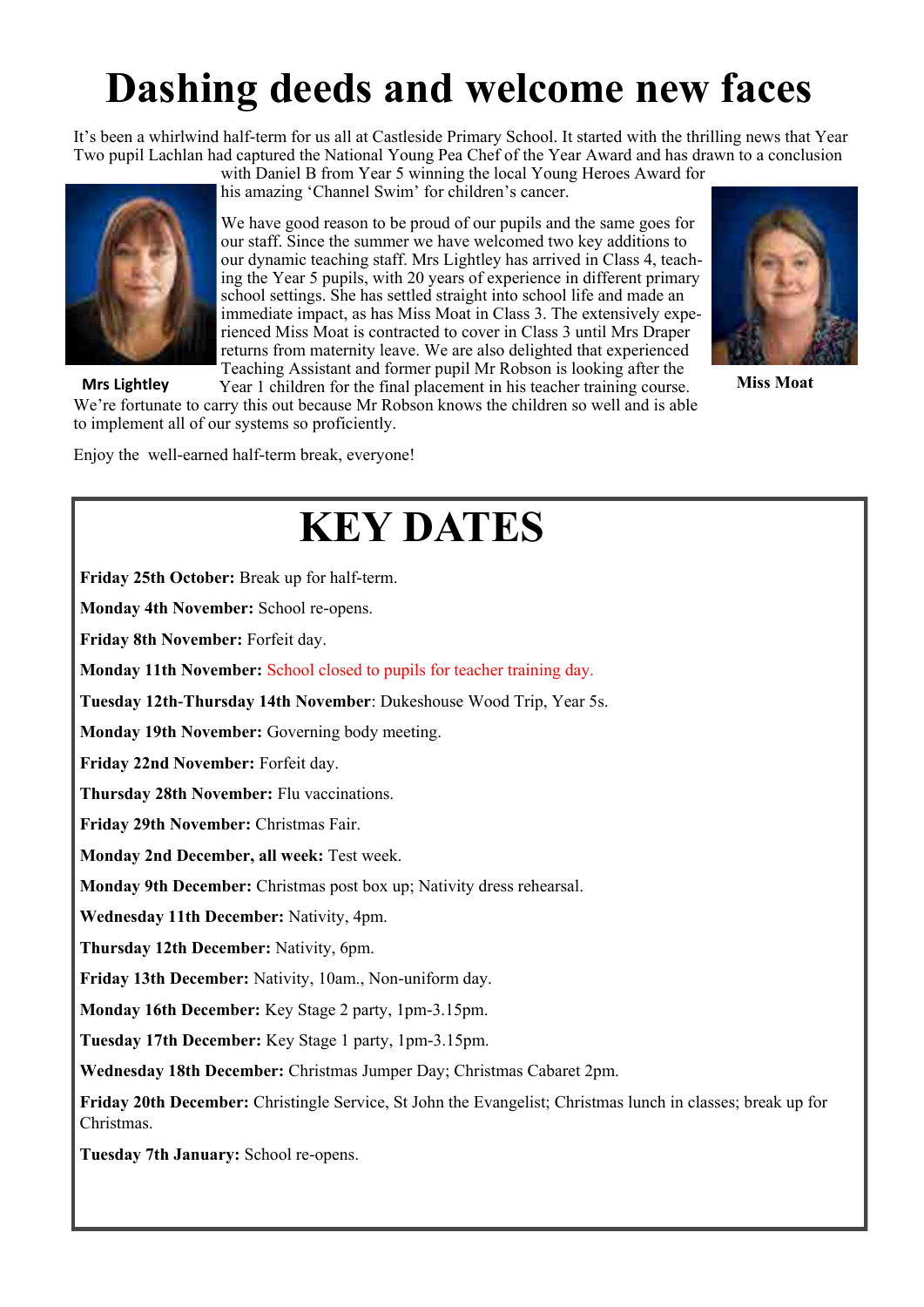### **Lochlan cooks up winning recipe after giving peas a chance**

**By Lochlan, Year 2**

My Mummy told me about the National Young Pea Chef of the Year Competition and I wanted to enter it because it sounded fun.

I wanted to win the prize. I only got it last week. It was a certificate and a trophy. The school gets a prize of £500.

You could make anything you wanted to with peas. I made a striped pea fish cake. It had pea mayonnaise and pea shoots.



I sent in the recipe and it was cooked by some chefs. It was voted top in the Primary School section.

I like fish cake. I didn't used to like peas but I ate the striped pea fish cake and it tasted good. I like peas now.

I do a lot of cooking at home. I like beans on toast the best. I like beans on cheese on toast too.

When I grow up I'd like to do some more cooking but I want to be a footballer. I want to be a goalkeeper for Sunderland.



#### **Ingredients for the fishcakes:**

- **· 2 Baked potatoes**
- **· 475g cod**
- **· 250g peas**
- **· 2tbsp sesames seeds**
- **· 1 clove garlic**
- **· Olive oil**
- **· Salt and pepper**
- **· Milk butter**
- **· 1/2 tsp tarragon**

#### **Ingredients for the mayonnaise:**

- **· 1 egg yolk**
- **· 150ml olive oil**
- **· 2 cloves garlic**
- **· Salt and pepper**
- **· Juice of 1/2 lemon**
- **· 100g peas**

#### **Method**

- **1. Cook fish with tarragon, salt and pepper and flake it.**
- **2. Mash potatoes with a little milk and butter.**
- **3. Boil peas.**
- **4. Mix potato and fish together.**

**5. Use pastry cutter to shape fish cakes by putting it inside the pastry cutter and use a spoon and press down a layer of potato/fish then a layer of mushed peas and then another layer of potato/fish.**

- **6. Sprinkle sesame seeds on top and remove cutter.**
- **7. Repeat to make about 4 fish cakes.**

**For the mayonnaise:**

**1. Separate egg yolk and white, put egg yolk in a small bowl.**

- **2. Whisk egg white for a minute then SLOWLY add olive oil, add crushed garlic, salt and pepper.**
- **3. Mush peas and mix with lemon juice.**
- **4. Whisk pea mixture into mayonnaise**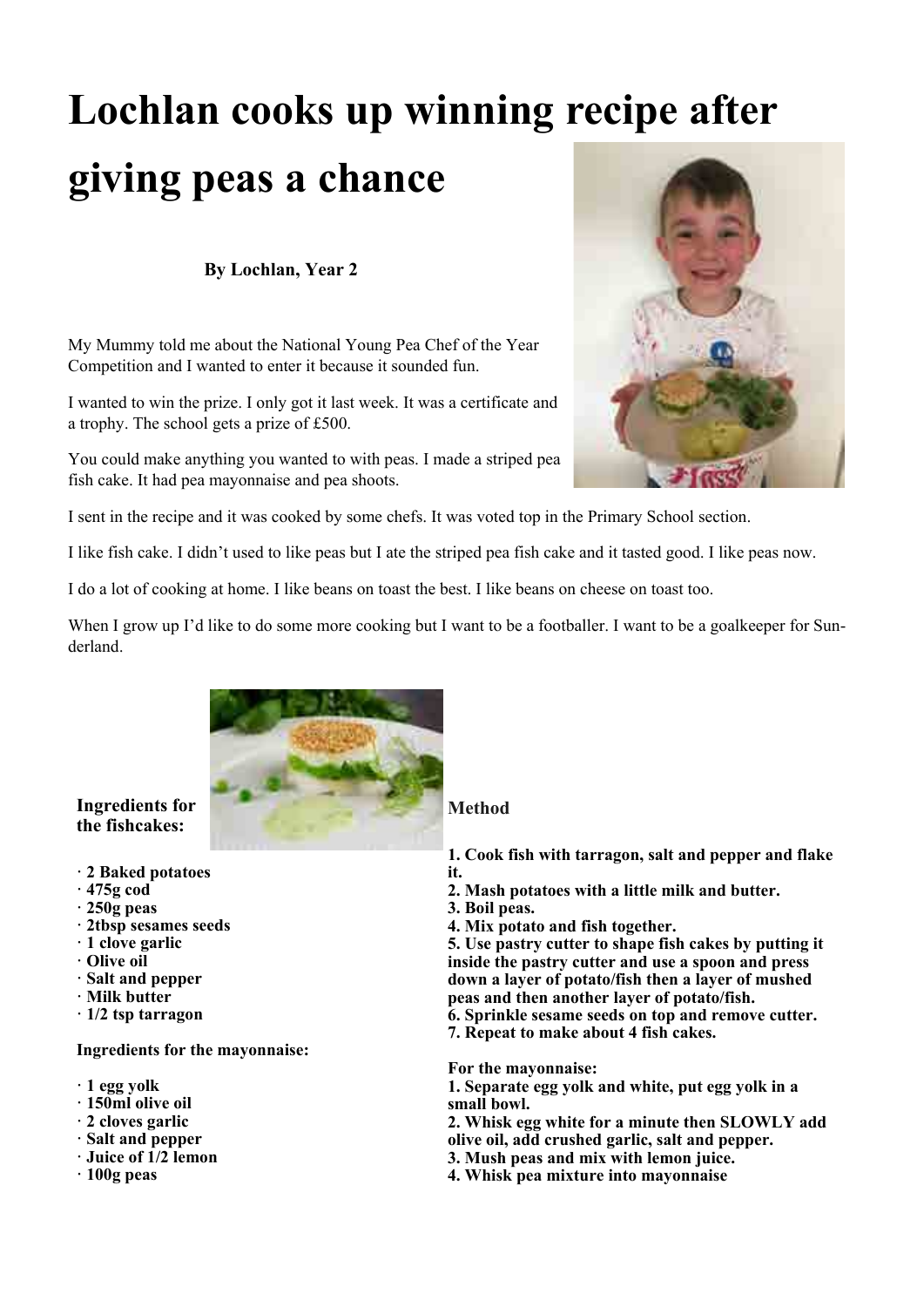## **Intrepid Emma makes a name for herself on Dukeshouse trip**



#### **By Emma, Year 5**

From 12th to 15th November, Class 4 went to Dukeshouse Wood with Mr and Mrs Gilbert. Friday was my favourite day. We had problem solving and Jacob's Ladder.

On Jacob's Ladder we had to pull the rope and if you were about to go you were attached to the ground and had the job to pull up the rope attached to the harness. When it was mine and Drew's turn I got to the top of the ladder in record time and next season it's going to be known as Emma's Ladder.

Every step of the rungs got bigger and bigger as you went up. I only got to the top because of team work. I got up one rung and then I helped Drew get up. There were eight rungs to climb up and most people got up three to six. Drew got up to the sixth but then she could reach no further.

After that we had problem solving. One of the problems was having to get over two planks without touching the floor. There was another one where you had to go past each other in order of shoe size.

I had a fun time and hopefully I'll go back again. We went to bed at 10:00pm and were woken up at 7:00am. The food was really nice. On Tuesday it was American, on Wednesday Italian, on Thursday English and on Friday East to East.

There was crate stacking, where you had to stack up as many crates as you can in three minutes and stand on them. We got 13, the highest any kid has ever got.



Some of us pushed our limits ton get to the top of things or just got higher than they did last time. I thought everybody did really well. Mr Gilbert said it was one of the best groups he had ever had.

Dukeshouse Wood is one of my favourite places that I have visited in my life. I had a fun time and hopefully I'll go back.

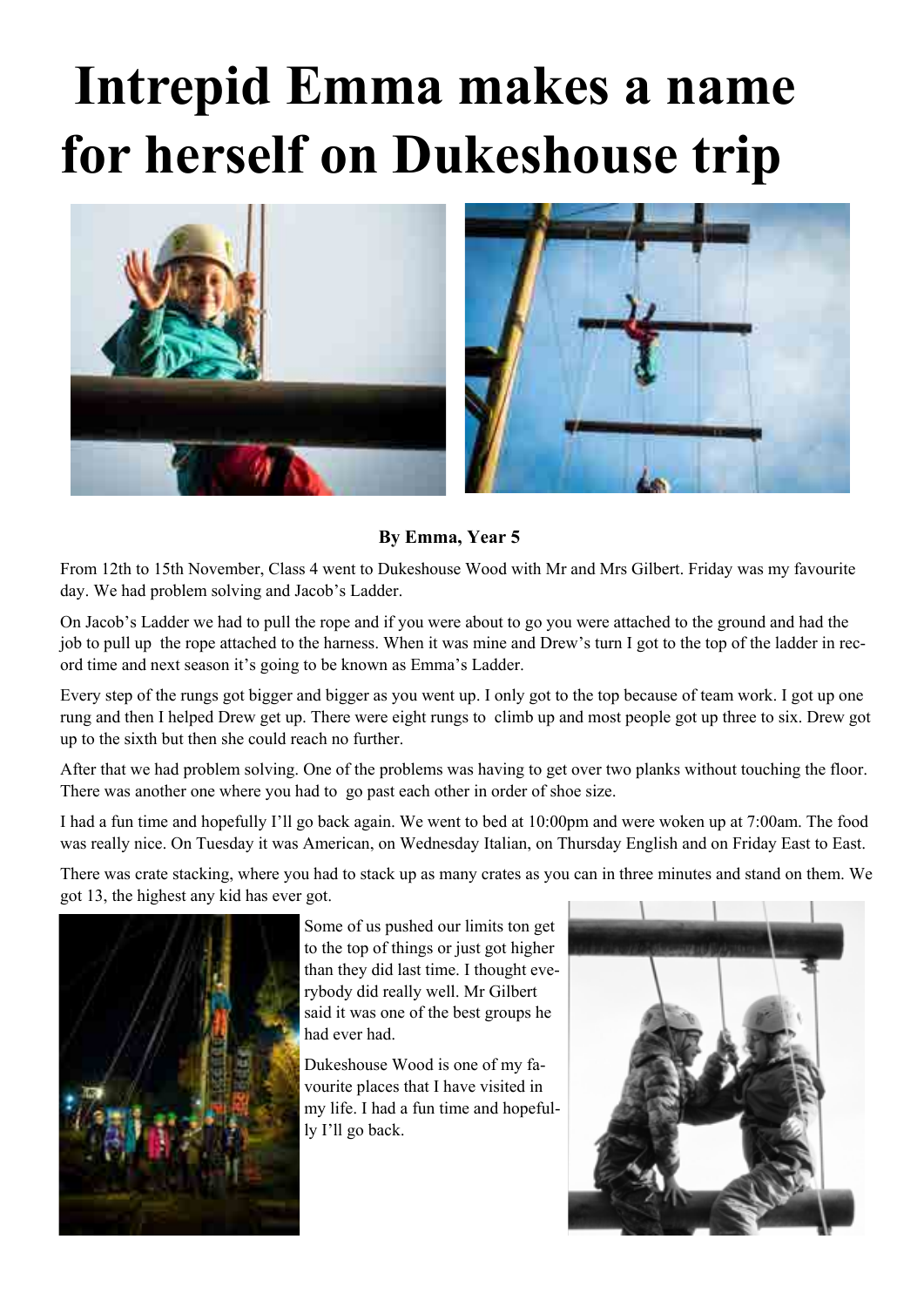









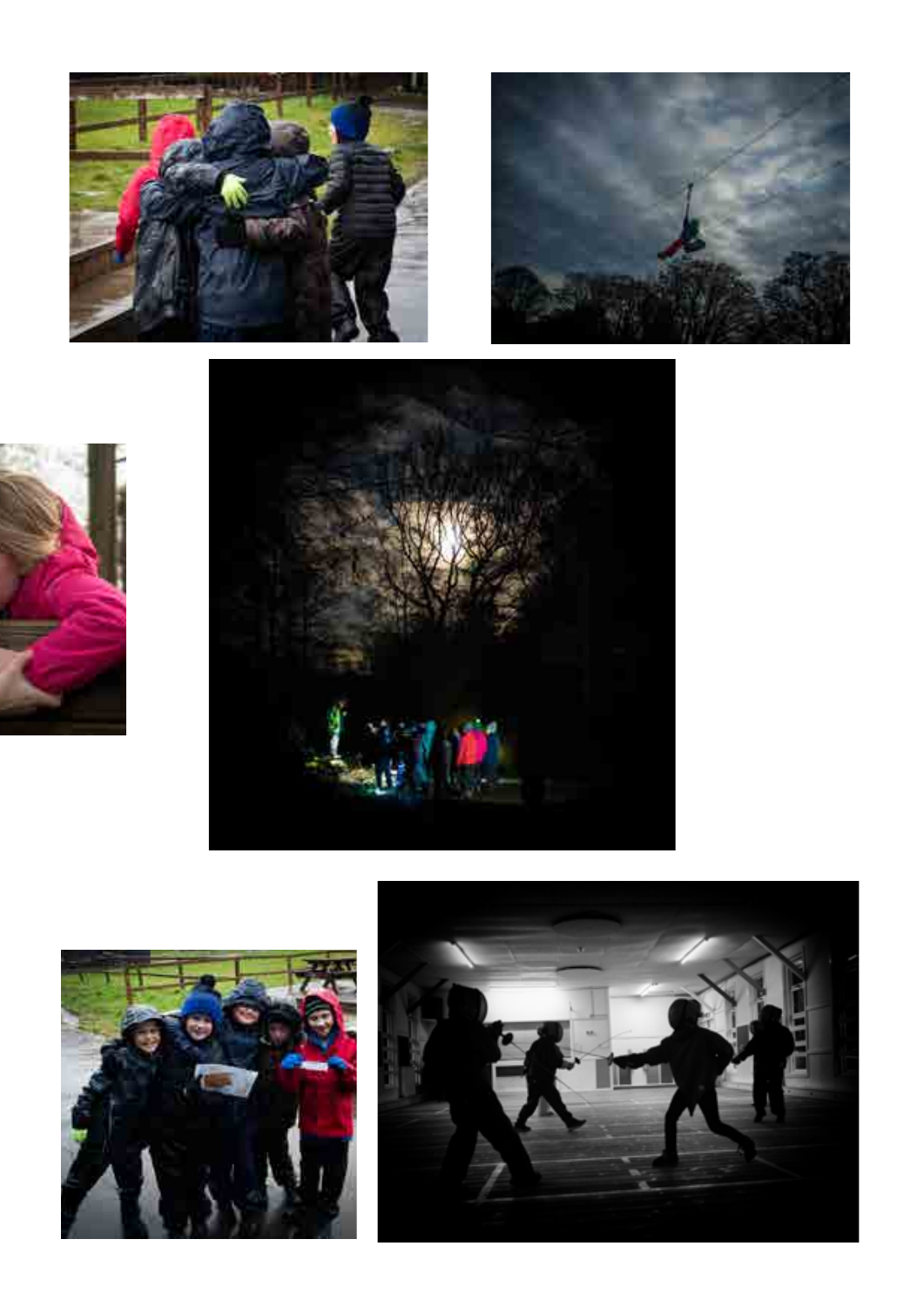### **Big seal of approval for our blue reef visit**

#### **By Arran, Charlie and Benjamin, Year 2**

It was really fun for Class 2 to go to the Blue Reef Aquarium because there was loads of fish to see. There were sharks, seals, jellyfish, hermit crabs, stingrays. There was also a monkey and a turtle and a lizard.

The seals were great because they did a show. They were jumping up and splashing. They were jumping through hoops and taking hoops away and trying to bring them back. We also got to see them get their teeth brushed, with toothpaste.

We've learned a lot about habitats in class. A turtle has two habitats—its shell and sometimes it'll have a little hut of rocks.

Sea urchins have a habitat. They hide under boats at the beach. Sea snakes live under rocks. Hermit crabs try to fight other crabs for a bigger shell.

Jellyfish have a habitat at the very bottom of the ocean. They can hide under rocks and things in case anything tries to eat them or hurt them.

Also Manta rays, jellyfish , sea urchins and star fish camouflage themselves with shells.





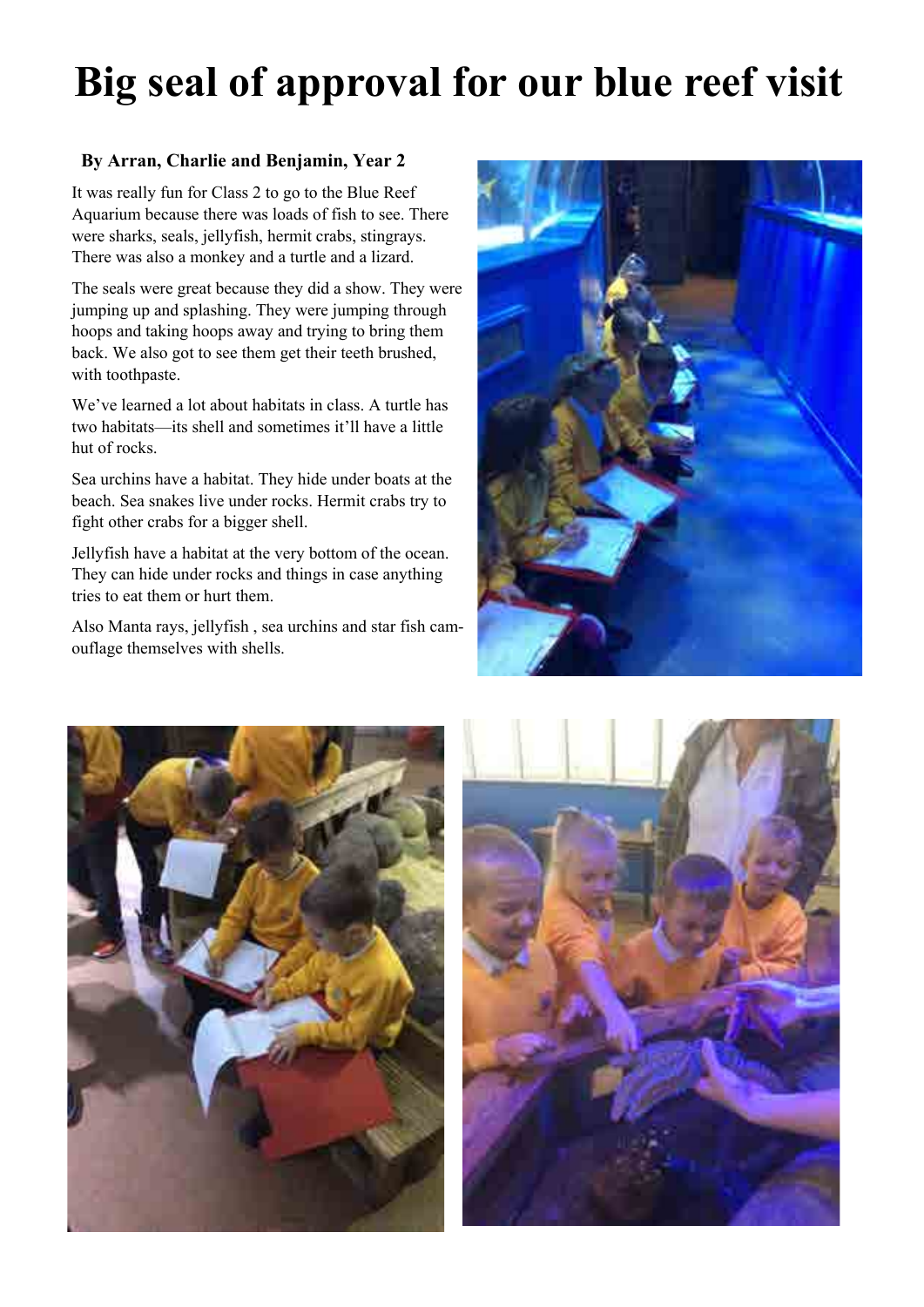### **School cross country team shine in sparkling new kit**

#### **By Isabelle, Year 3**

Our first cross country league fixture was at Catchgate on 26 September. It was wet but sunny. The first race was the girls' race. Drew was our first runner home. She was 16th. Emma was 41st, Amelka 42nd and Evie 63rd. Daniel A was first home for us in the boys' race. He was seventh. Jack B was 20th, Daniel B 48th and Alf 49th. I was fifth in the reserve race.

The second week was at Leadgate. I was in the girls' race that time. My Dad was there and he told me to sprint the first lap. We also ran a second lap. When we crossed the line we got a card to tell us where we had finished. I was about 40th.

The third night was South Stanley. We had to warm up with our school first and did some exercises. I came 44in that race. Drew was 42nd, Emma 49th and Amelka 50th. Daniel A was 13th in the boys' race, Jack B 35th, Alf 42nd and Daniel B 50th. Evie came ninth in the reserve race.

I made a friend called Bethany and joined Blackhill Bounders. We have to run up the hill from Blackhill Park to Tesco. Last week we did it three times. I've always liked running. It makes you run fast and you can do lots of exercising.

The last week of races was at Greenland. Daniel A was sixth in the boys' race, Jack B 27th, Alf 39th and Daniel B 46th. In the girls. Race, I came 42nd, Drew 20th, Emma 41st and Amelka 46th.



**A big thank you to local councillor Ossie Johnson for sponsoring our new school cross country team kit. Thank you, Ossie!**